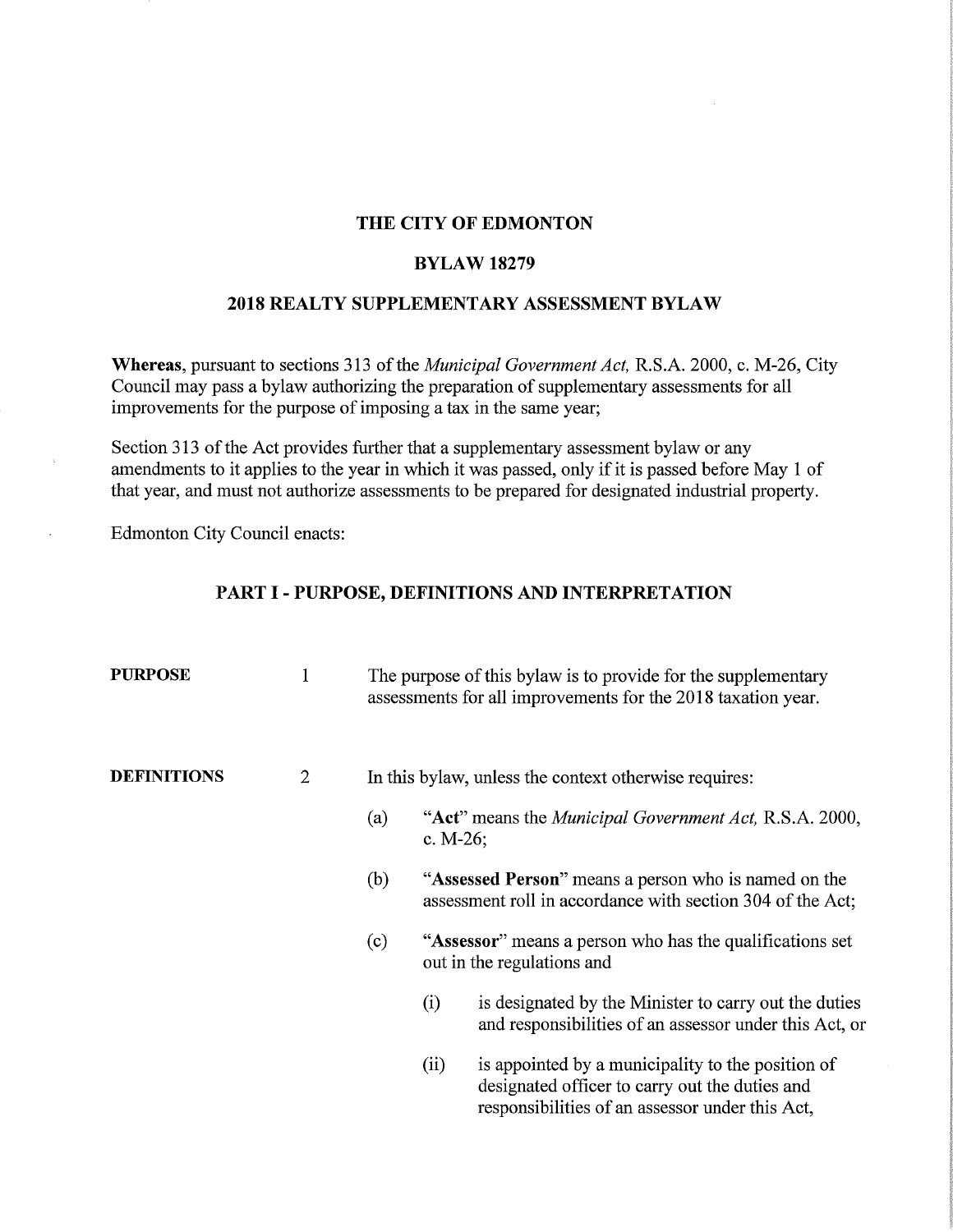and includes any person to whom those duties and responsibilities are delegated by the person referred to in sub-clause (i) or (ii);

#### ( d) **"Improvement"** means;

- (i) a structure,
- (ii) any thing attached or secured to a structure, that would be transferred without special mention by a transfer or sale of the structure,
- (iii) a designated manufactured home, and
- (iv) machinery and equipment.

**RULES FOR INTERPRETATION**  3

The marginal notes and headings in this bylaw are for reference purposes only.

## **PART** II - **SUPPLEMENTARY ASSESSMENT**

| <b>SUPPLEMENTARY</b><br><b>ASSESSMENT</b> | $\overline{4}$ |                                                                                                              | Subject to the provisions of section 314 of the Act, a<br>supplementary assessment shall be prepared for all Improvements<br>in 2018 for the purpose of imposing a tax in the same year under<br>Part 10 of the Act.                       |  |
|-------------------------------------------|----------------|--------------------------------------------------------------------------------------------------------------|--------------------------------------------------------------------------------------------------------------------------------------------------------------------------------------------------------------------------------------------|--|
|                                           | 5              | Subject to the provisions of section 314 of the Act, the Assessor<br>must prepare supplementary assessments: |                                                                                                                                                                                                                                            |  |
|                                           |                | (a)                                                                                                          | for machinery and equipment used in manufacturing and<br>processing if those Improvements are operational in 2018.                                                                                                                         |  |
|                                           |                | (b)                                                                                                          | for other Improvements if they are completed in 2018, if<br>they are occupied during all or any part of 2018, or if they<br>moved into the municipality during 2018 and will not be<br>taxed by another municipality during the same year; |  |
|                                           |                | (c)                                                                                                          | reflecting the value of an Improvement that has not been<br>previously assessed, or the increase in the value of an<br>Improvement since it was last assessed;                                                                             |  |
|                                           |                | (d)                                                                                                          | for a designated manufactured home that is moved into the<br>municipality during the year in which it is to be taxed,<br>despite that the designated manufactured home will be                                                             |  |